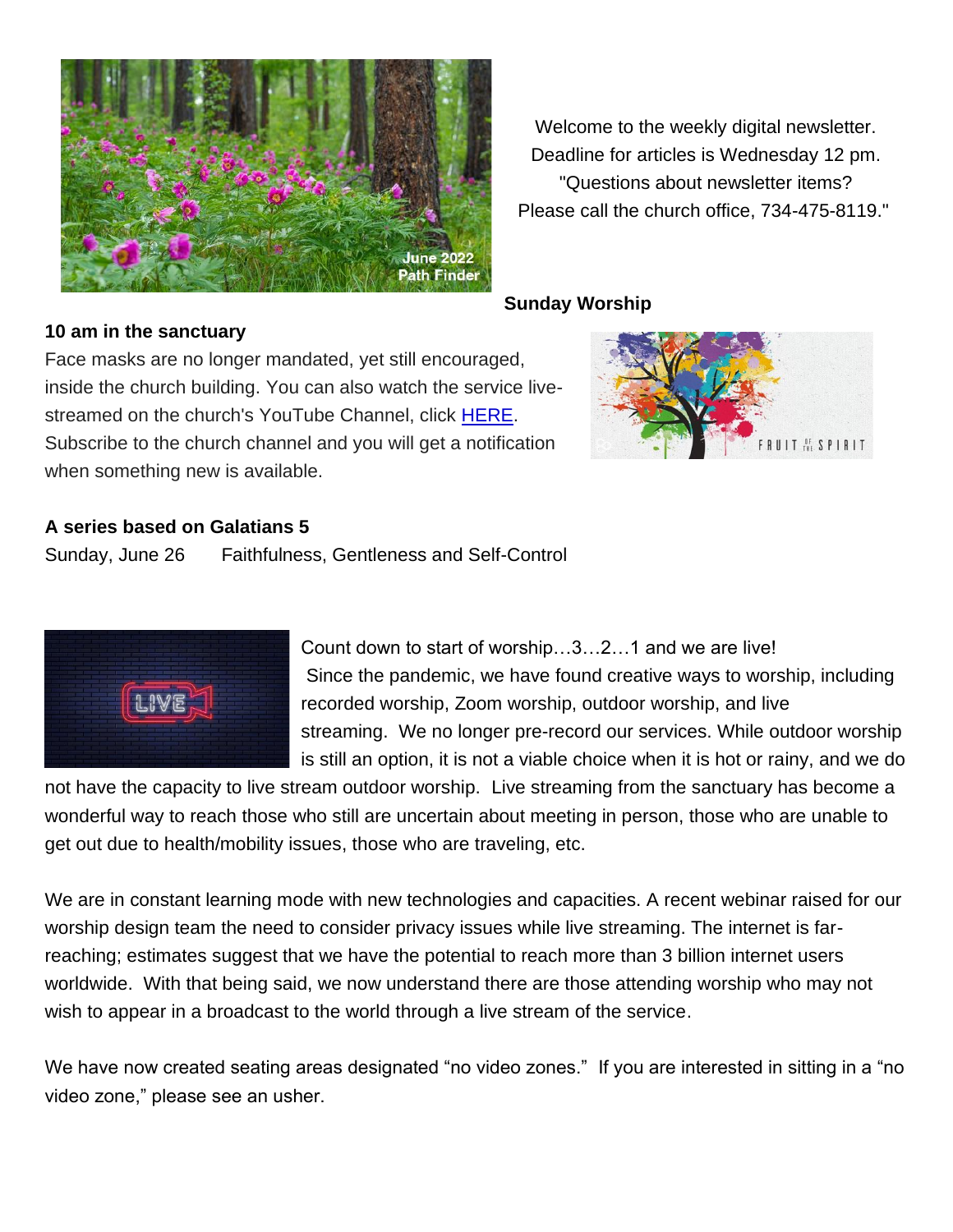

Coffee, Cookies, and Conversation will follow the 10 am service in the social hall

**The church office and building will be closed Monday, July 4 in observance of Independence Day**



# **Special Church Conference**

When: Sunday, June 26, 11 am

Where: Chelsea First UMC sanctuary

Purpose: To vote on a motion from the Administrative Council to launch and partner in a new ministry involving a weekly all-inclusion worship service for people with all abilities. The proposed start date is late September 2022. The new worship service will be a second 11 am service, taking place in Grams Hall, concurrent with the 11 am service in the sanctuary.

Here is the link to the presentation about Parables that was shared in worship on June 12 by Heidi Doyle: [https://drive.google.com/file/d/1f8VbYxixIsJOEsvraZpdyJKnFEEH9fpM/view?usp=sharing.](https://drive.google.com/file/d/1f8VbYxixIsJOEsvraZpdyJKnFEEH9fpM/view?usp=sharing)

All are welcome to attend and speak at the special church conference. The denomination's rules limit voting to those who are church members and present at the time of the vote. Proxy or absentee votes are not allowed.

If you have questions, please contact Mike Vanderspool, chairperson of the Administrative Council, or Pastor Joy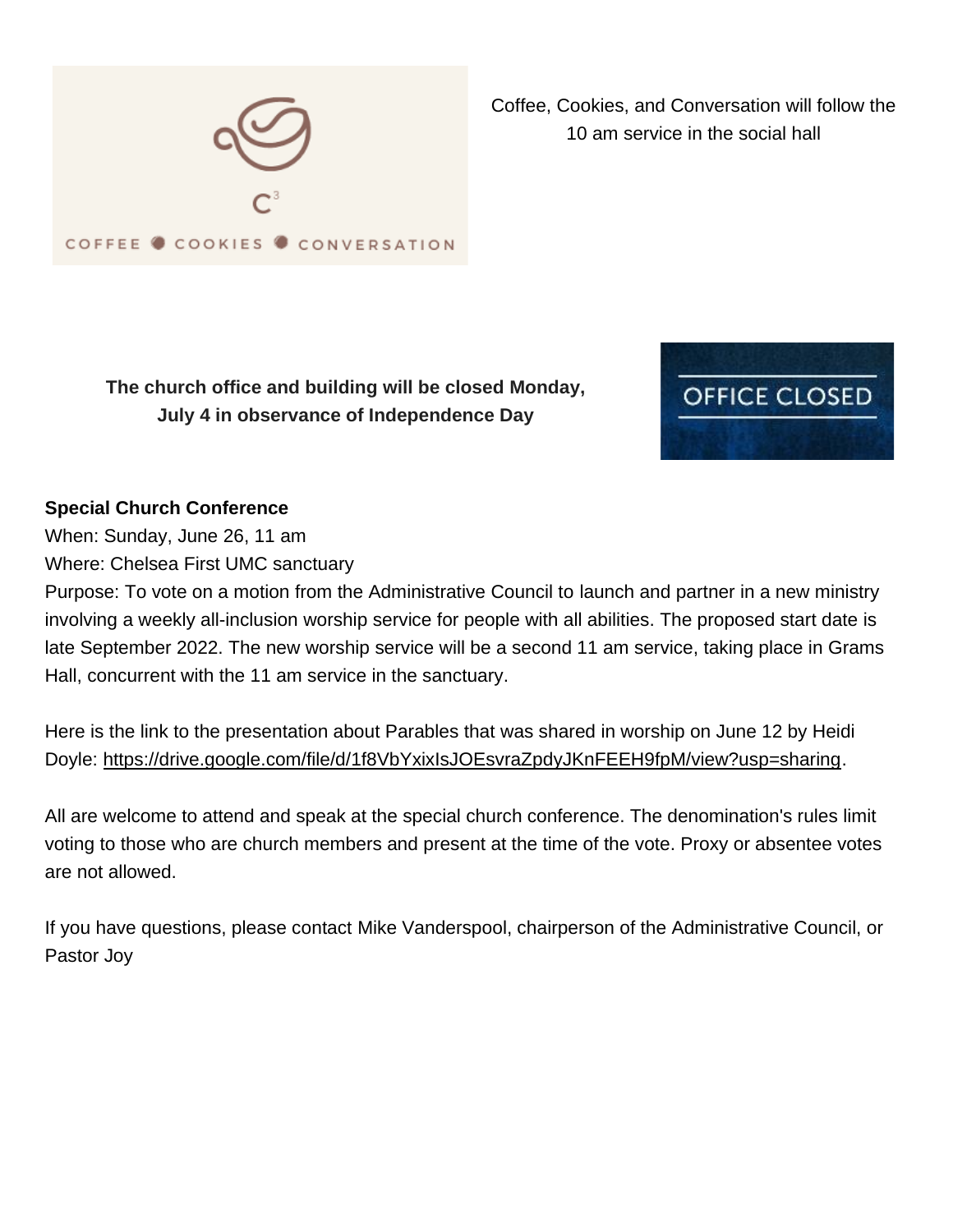# **Faith Conversations**

Faith Conversations will meet from 8:30 am to 9:45 am on Sunday mornings in room 207, starting June 26 through August 14.

\* In the Middle Ages a church in Wales was a 'destination' wedding site, as tossing bread in a well was an honored tradition. If the eels in the well stirred the water, the couple would have a long happy marriage.



# **Building the Beloved Community Join one of the Teams**

We invite you to help build the Beloved Community at Chelsea First joining one or more of the Congregational Care teams. The Chelsea First's Congregational Care teams support our congregation in many ways

- **Care Team Vision:** that each of us experiences Chelsea First as a community of help and support, no matter what we are facing, with respect for privacy and confidentiality.
- **Prayer Team** members commit to praying privately and confidentially, on their own time, over a set of concerns that are distributed via a weekly email.
- **Cards Team** members sign up (via the on-line Signup Genius tool) to send cards and notes to people on the Care list according to a defined schedule.
- **Meals Team** members volunteer (via Signup Genius) to prepare and deliver meals to those who need a break from shopping and meal prep.
- The **Rides and Errands Team** provides light shopping and transportation assistance.
- **Calling and Visiting Teams** are in personal contact with people who are isolated or experiencing particularly difficult times. Special training and selection are required.

If you are interested in joining one or more of these teams call the church office and talk with Liza Gray, at 734-475-8119. We also would like to invite you to our event on June 29 at 7 pm for our summertime all-team-get-together.